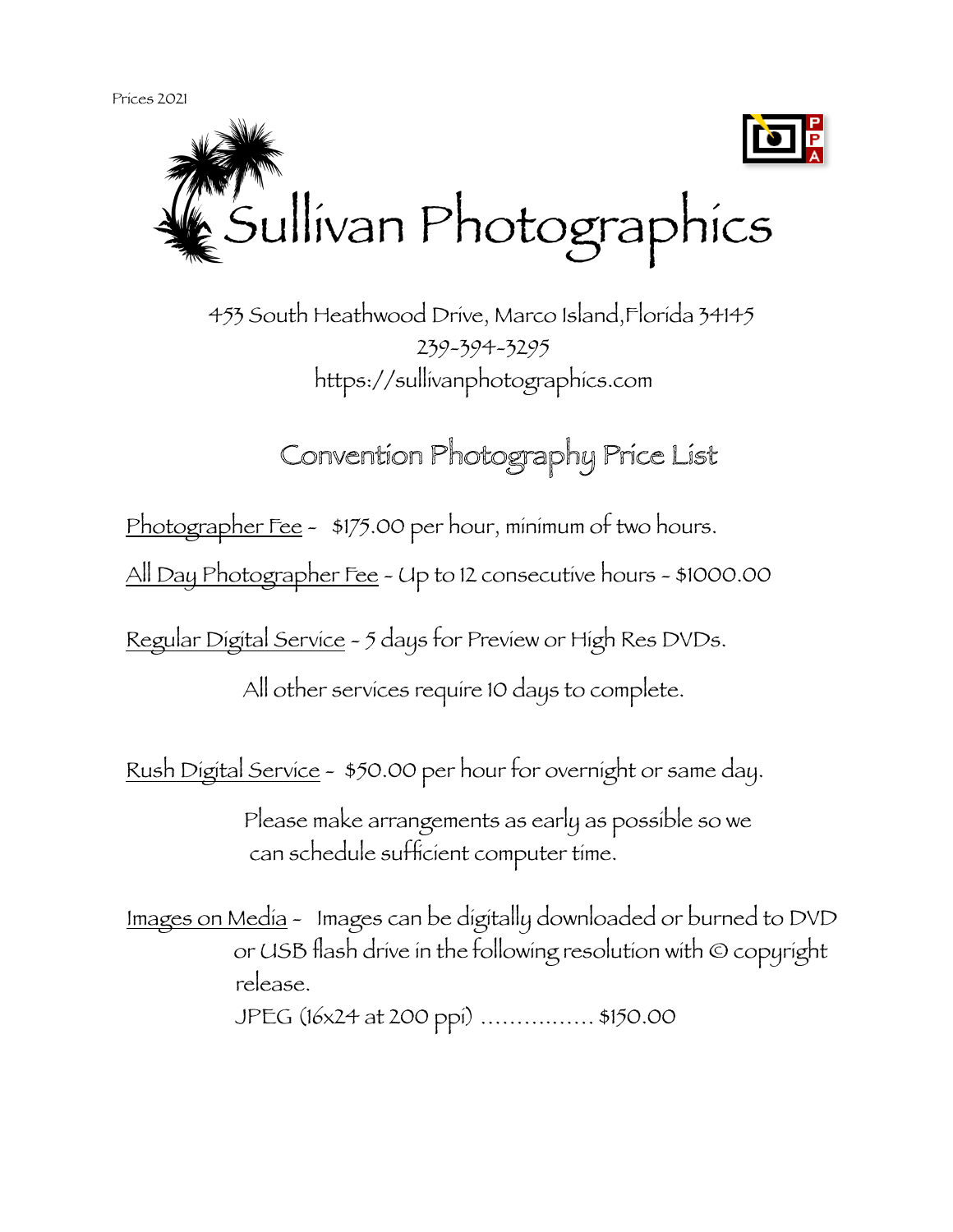#### Prices 2021

# Paper Previews – 4x6 color previews are available at \$2.50 each or a 10x10 spiral bound preview booklet (12 images per page) at \$1.00 per image.

# Black and White Print Prices

B&W prints can be made from any color image file. Please refer to color print prices.

#### Color Print Prices

 All ordered prints are digitally enhanced and retouched to assure you the finest photograph possible. Please allow 2 weeks lab time.

| Quantity    | $3.5x5$ or 4x6 | 5x7     | 8x10    |
|-------------|----------------|---------|---------|
| $1 - 24$    | \$12.00        | \$22.00 | \$45.00 |
| $25 - 49$   | \$11.75        | \$19.75 | \$38.00 |
| $50 - 99$   | \$11.50        | \$19.50 | \$36.00 |
| $100 - 149$ | \$11.25        | \$19.25 | \$34.00 |
| 150 or more | \$10.00        | \$15.00 | \$30.00 |

# Custom Enlargements

|            | $11\times14$ | $16\times20$ | 20x24    | 20x30    | 24x36    |
|------------|--------------|--------------|----------|----------|----------|
| Print Only | \$75.00      | \$150.00     | \$175.00 | \$200.00 | \$330.00 |
| Dry Mount  | \$95.00      | \$175.00     | \$200.00 | \$235.00 | \$368.50 |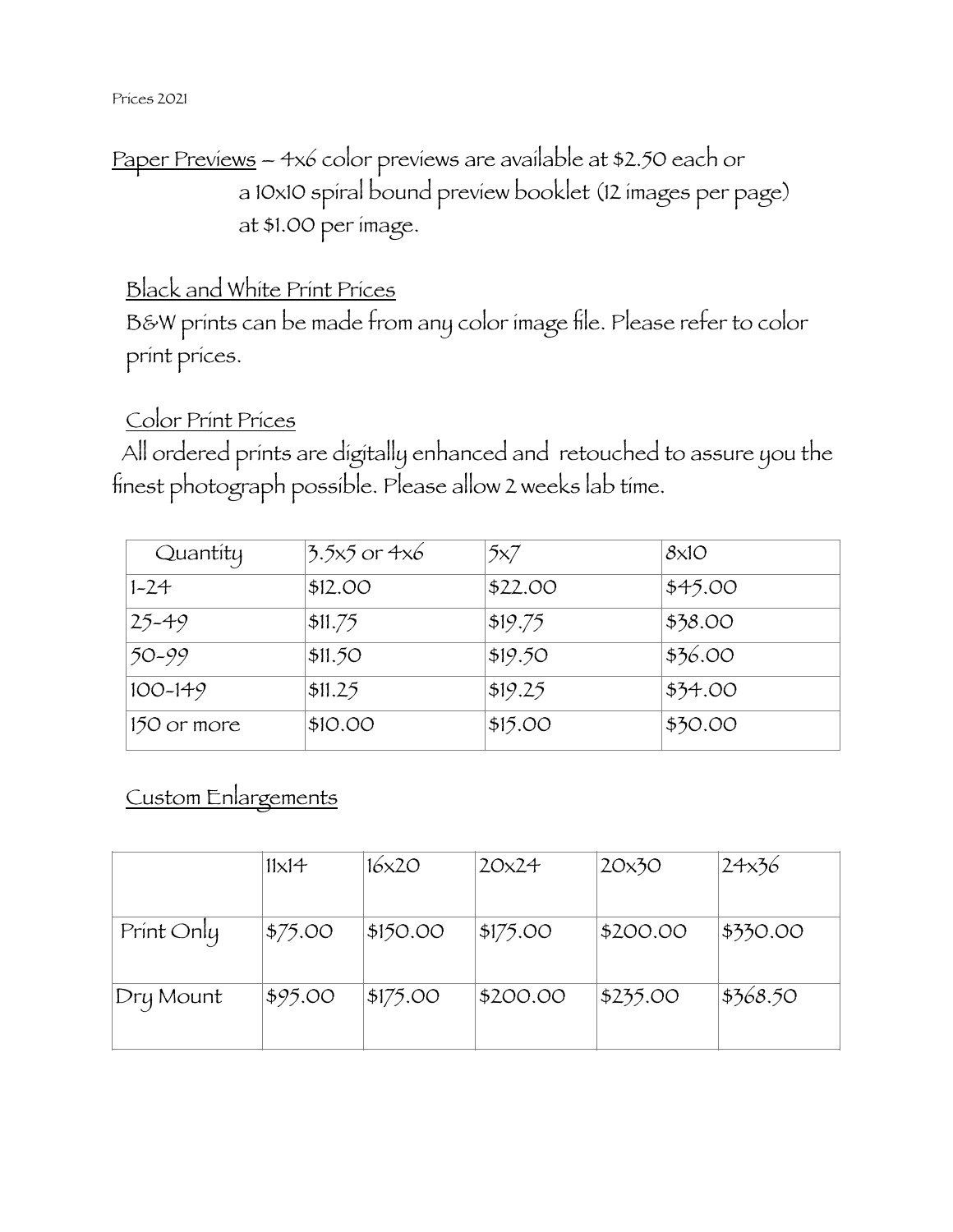Canvas Gallery Wrap Designer Portraits

| $30 \times 40$ \$675.00 |  |
|-------------------------|--|
| $24 \times 36$ \$650.00 |  |
| $20 \times 30$ \$550.00 |  |
| $20 \times 24$ \$500.00 |  |
| $16 \times 20$ \$450.00 |  |
| $10 \times 20$ \$400.00 |  |
|                         |  |
|                         |  |
|                         |  |
|                         |  |

Prices represent prints from the same file

| Quantity    | 5x7     | 8x10    | $11\times14$ |
|-------------|---------|---------|--------------|
| $10-19$     | \$18.00 | \$34.00 | \$50.00      |
| $20 - 49$   | \$17.00 | \$31.00 | \$45.00      |
| $50 - 99$   | \$16.00 | \$28.00 | \$40.00      |
| 100 or more | \$15.00 | \$25.00 | \$35.00      |

25 image Collage – Please add \$25.00 to above print prices.

Quicktime Slideshow..........100 image - \$200.00 approx. 5 minutes 200 image - \$300.00 approx. 10 minutes 300 image - \$400.00 approx. 15 minutes Slideshow includes motion and transitions all set to your choice of music and burned to disc.

Digital retouching - \$50.00 per half hour.